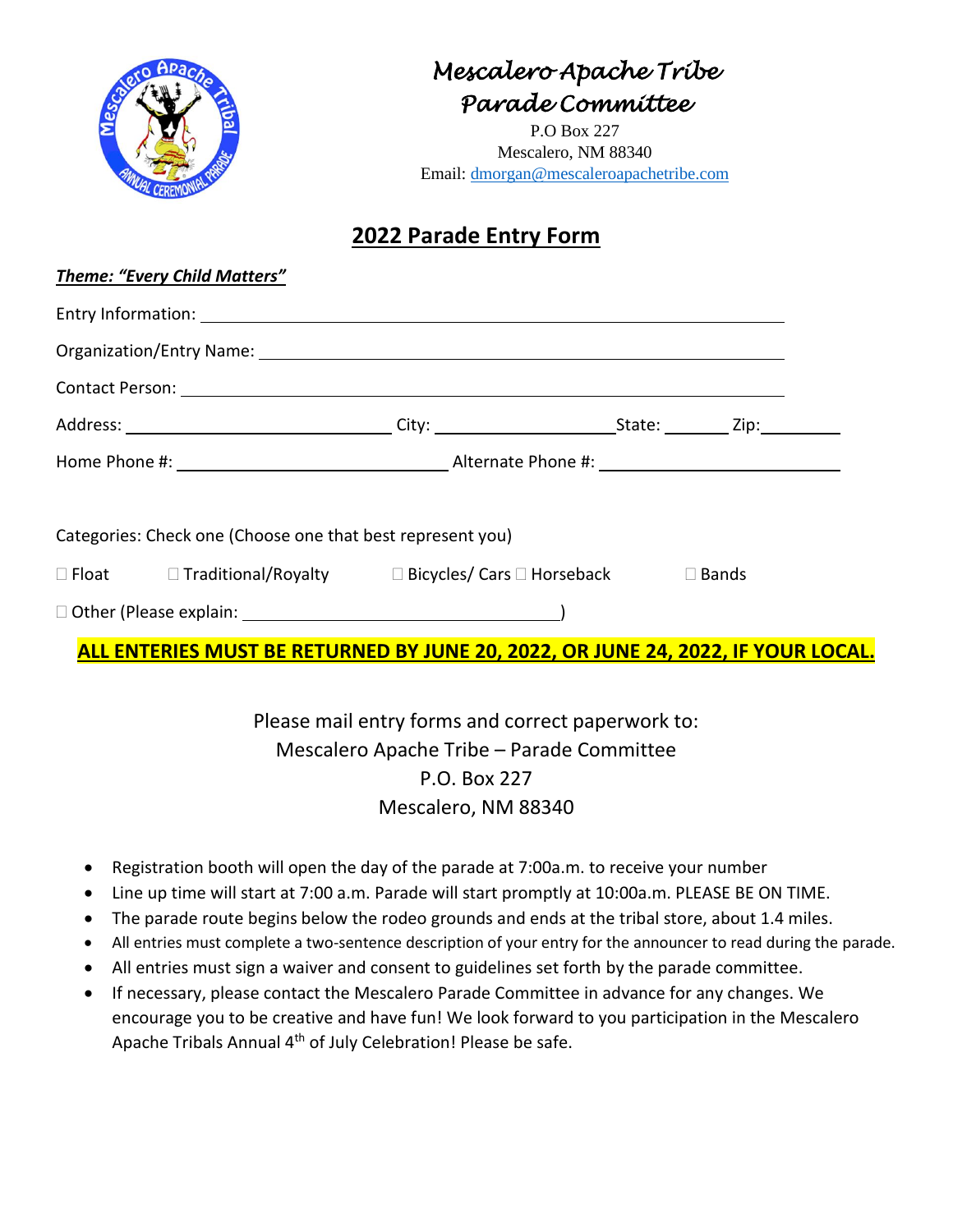

*Mescalero Apache Tribe Parade Committee* 

P.O Box 227 Mescalero, NM 88340 Email: [dmorgan@mescaleroapachetribe.com](mailto:dmorgan@mescaleroapachetribe.com)

Entry Name:

### **WAIVER FORM ALL ENTRIES MUST READ AND SIGN.**

The organization named on this application irrevocably grants the Mescalero 4<sup>th</sup> of July Parade the exclusive right to use in any media or names, likeness, photo or reproduction of our performance for any purpose including promotion, advertising or otherwise. Furthermore, I/We hereby understand and agree to accept the risk of bodily injury and/or property damage which I/We further agree to indemnify, defend and save harmless the Mescalero Apache 4<sup>th</sup> of July Parade. The Mescalero Parade Committee of Mescalero Apache Tribe, any Tribal Official and their respective officers, agents, sponsors, parade volunteers and employees from and against any and all claims, losses, injuries suits and judgements arising from, or in conjunction with/ my successors, assigns, heirs, executors and administrators, and any other persons or entities who/which may have a claim based on my/our personal injuries and/or property damage. Furthermore, I/We have read and agree to abide by the Mescalero Parade Committee guidelines and rules as shown in the pages provided and those to be presented with the participant's information package for my entry. This application must be signed. All entries are subject FOR approval by the parade organizers. Your signature is required as an indication that you have read and understand the information presented on this form and that your entity agrees to comply with all rules and requirements established by the Mescalero Parade Committee.

#### **Mescalero Apache Tribe – Parade Committee Guidelines:**

- 1. Any individuals who operate a truck, car, or any type of vehicle in the parade MUST have a valid driver's license and proof of vehicle insurance.
- 2. The Mescalero Parade Committee reserves the right to limit the number/type of vehicles & other entries in the parade.
- 3. All entries with live animal are responsible for immediate cleaning up after their animals.
- 4. All participants are expected to abide by general behavior guidelines.
- 5. The Mescalero Parade Committee does not endorse the views, presentations, and behaviors of parade participants.
- 6. No monetary solicitations are permitted before, during or after the parade (inclusive on parade route) on parade day.
- 7. NO LIVE AMMUNITION

Print Name: Signature Signature

Today's Date:

#### *REMEMBER to submit a copy of a valid Driver's License and Insurance card of vehicle along with application.*

#### **PARADE JUDGING: Judging will take place during the parade.**

- 1. Performance time in parade is limited to 2 minutes and must be performed in front of the judges' stand.
- 2. There will be ONE overall Sweepstakes winner.
- 3. Parade entrants must not be under the influence or consume any alcoholic beverages at any time during the parade.
- 4. The Mescalero Parade Committee reserves the right to deny or remove and entry at any time.
- 5. If the category on the entry form is no filled out, you WIL NOT be judged.
- 6. IF you have any questions or concerns, please contact the MPC at [dmorgan@mesaleroapachetribe.com](mailto:dmorgan@mesaleroapachetribe.com) or on Facebook.